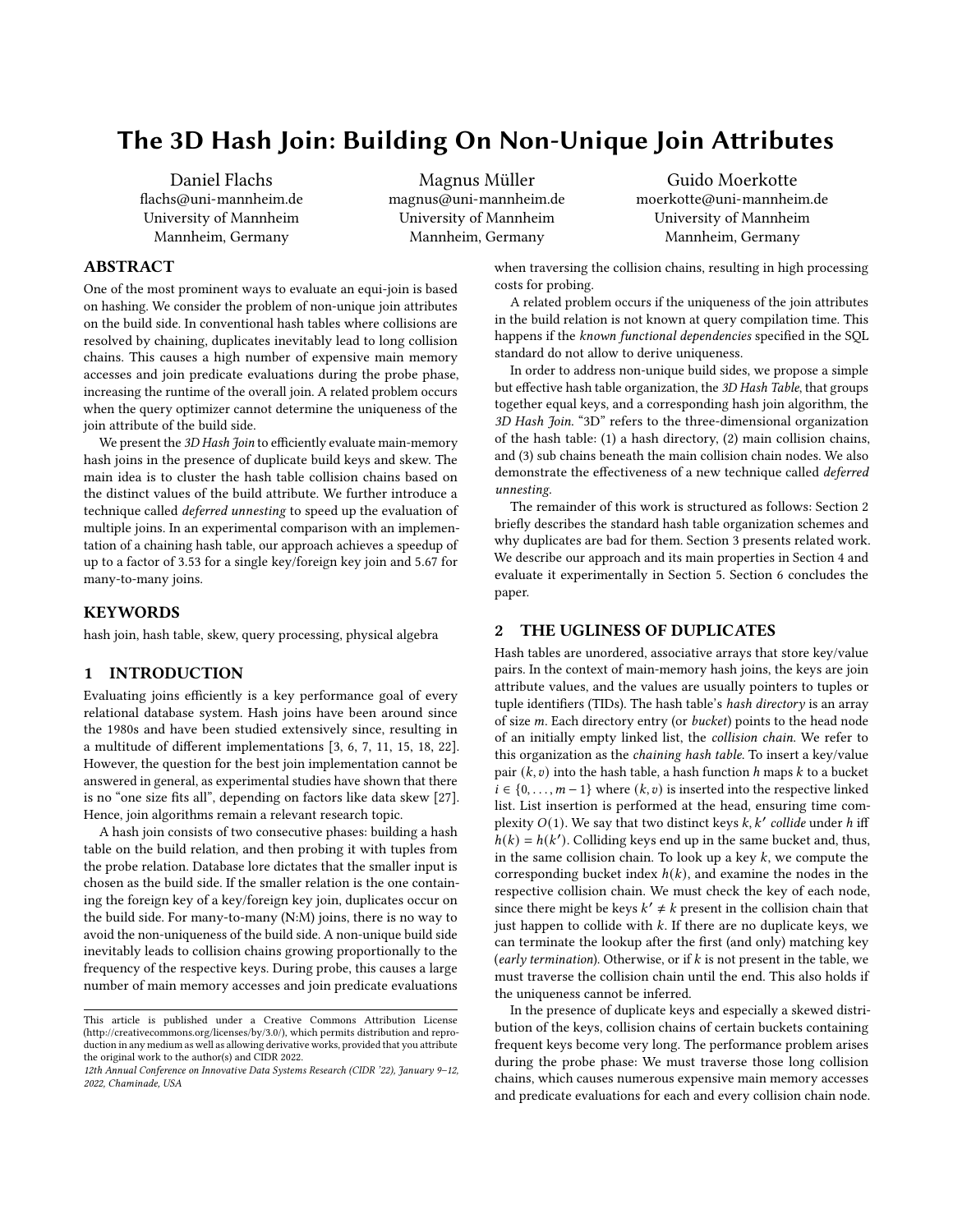An alternative to hashing by chaining is open addressing (OA), which unfortunately still does not solve the problem. In open addressing, all data is stored in the hash directory. Therefore, an OA hash table can never store more than  $m$  entries. In case of a collision, an alternative bucket is searched according to a probing sequence. Robin Hood hashing [\[9\]](#page-7-8) is an OA variant where keys are rearranged based on the length of their probing sequence. Our problem remains: in case of duplicates, probing sequences become very long.

Cuckoo hashing [\[23\]](#page-8-1) is another OA variant. Inserting a key into an occupied bucket moves the key that is already present in that bucket to a second hash directory using a second hash function. The original paper suggests using two hash directories, but an extension to  $k$  directories is possible [\[26\]](#page-8-2). However, the implications of duplicate keys are rather severe.

## <span id="page-1-0"></span>3 RELATED WORK

This section is divided into (1) hash table organizations for joins (such as our own) and (2) orthogonal techniques. In general, we assert that building the hash table on the non-unique side of a join has never been reflected in the hash table organization itself.

## 3.1 Hash Table Organizations for Joins

The application of hashing for joins in database systems dates back to disk-based systems in the 1980s [\[8,](#page-7-9) [11,](#page-7-3) [14,](#page-7-10) [16\]](#page-7-11).

A decade later, [Shatdal et al.](#page-8-3) [\[28\]](#page-8-3) propose and evaluate a mainmemory hash join algorithm using a chaining hash table, analogous to the disk-based GRACE hash join [\[16\]](#page-7-11).

[Manegold et al.](#page-7-6) [\[22\]](#page-7-6) use a chaining hash table as the underlying data structure for their radix-partitioning hash join algorithm. [Kim](#page-7-4) [et al.](#page-7-4) [\[15\]](#page-7-4) build upon this partitioning approach, but use histograms and reordering of build tuples as their underlying data organization. This is comparable to a chaining hash table where all buckets are stored contiguously in memory. They mention duplicate build keys as a challenge, but do not investigate this further.

[Blanas et al.](#page-7-2) [\[7\]](#page-7-2) propose a simple, non-partitioning hash join algorithm with a shared chaining hash table in a multi-core environment. [Balkesen et al.](#page-7-12) [\[4\]](#page-7-12) base their implementations on a chaining hash table. The buffered non-partitioned hash join by [Bandle](#page-7-13) [et al.](#page-7-13) [\[5\]](#page-7-13) uses a global chaining hash table.

Other approaches use open addressing hash tables, e.g., [Barber](#page-7-1) [et al.](#page-7-1) [\[6\]](#page-7-1). [Lang et al.](#page-7-5) [\[18\]](#page-7-5) use a lock-free open-addressing hash table for their NUMA-aware hash join.

The hash join algorithm by [Zukowski et al.](#page-8-4) [\[30\]](#page-8-4) is based on cuckoo hashing. "Problematic" keys in terms of collisions are stored in a single (!) separate linked list. A recent approach by [Li et al.](#page-7-14) [\[21\]](#page-7-14) also uses cuckoo hashing. However, a large number of duplicates on the build side can either not be handled, or would require a large number of (mostly empty) hash tables.

#### 3.2 Orthogonal Techniques

The following techniques are orthogonal to the hash table organization and can be applied additionally.

The techniques by [Shatdal et al.](#page-8-3) [\[28\]](#page-8-3) for an efficient and cacheconscious implementation of query processing algorithms are generic and, thus, generally applicable.

<span id="page-1-2"></span>

Figure 1: Layout of the 3D hash table: hash directory, main collision chains, and sub chains

Due to the random-access behavior of hash tables, prefetching can hide memory latencies [\[10,](#page-7-15) [15,](#page-7-4) [17\]](#page-7-16). Another optimization approach is filtering. For selective joins, non-qualifying tuples can be filtered out early using Bloom filters and/or semi-join reducers [\[5,](#page-7-13) [24\]](#page-8-5). Partitioning is a technique that is applied to the inputs of a join before evaluating it partition by partition. Partition sizes are chosen such that a partition fits into the cache, which reduces cache and TLB misses [\[5,](#page-7-13) [15,](#page-7-4) [22,](#page-7-6) [28\]](#page-8-3). Parallelization is concerned with load balancing, thread allocation and synchronization. Closely related is the notion of NUMA-awareness of implementations. A lot of work has been done in this area [\[1,](#page-7-17) [5,](#page-7-13) [12,](#page-7-18) [19\]](#page-7-19). There are also publications that benchmark and compare different approaches, e.g., [Richter et al.](#page-8-2) [\[26\]](#page-8-2), and [Schuh et al.](#page-8-0) [\[27\]](#page-8-0).

#### <span id="page-1-1"></span>4 THE 3D HASH JOIN

The 3D Hash Join consists of a 3D hash table as its underlying data structure, and two physical algebra operators: join and unnest. This section introduces them, outlines the main properties of our approach, and points out some implementation-specific details.

## <span id="page-1-4"></span>4.1 3D Hash Table Design

Our 3D hash table aims to overcome the problem of long collision chains by organizing each bucket in a hierarchical fashion: Instead of a single, flat, linear linked list per bucket, we differentiate main collision chains and sub chains, each with its own node type, main nodes and sub nodes, respectively. The general layout is visualized in [Figure 1.](#page-1-2) While a chaining hash table maintains one node for each inserted key/value pair<sup>[1](#page-1-3)</sup>, we maintain one *main* node for each inserted *distinct* key. As soon as the same key  $k$  is inserted for the second time, the respective value is stored in a sub node in the sub chain branching off from the main node for  $k$ . Hence, only main nodes store keys and values, sub nodes only store values, as they belong to exactly one main node with its respective key.

The main motivation for this design is to ensure short collision chains and, therefore, fewer main memory accesses and join predicate evaluations during probe.

<span id="page-1-3"></span><sup>&</sup>lt;sup>1</sup> Recall that a value is a tuple pointer or a tuple identifier (TID).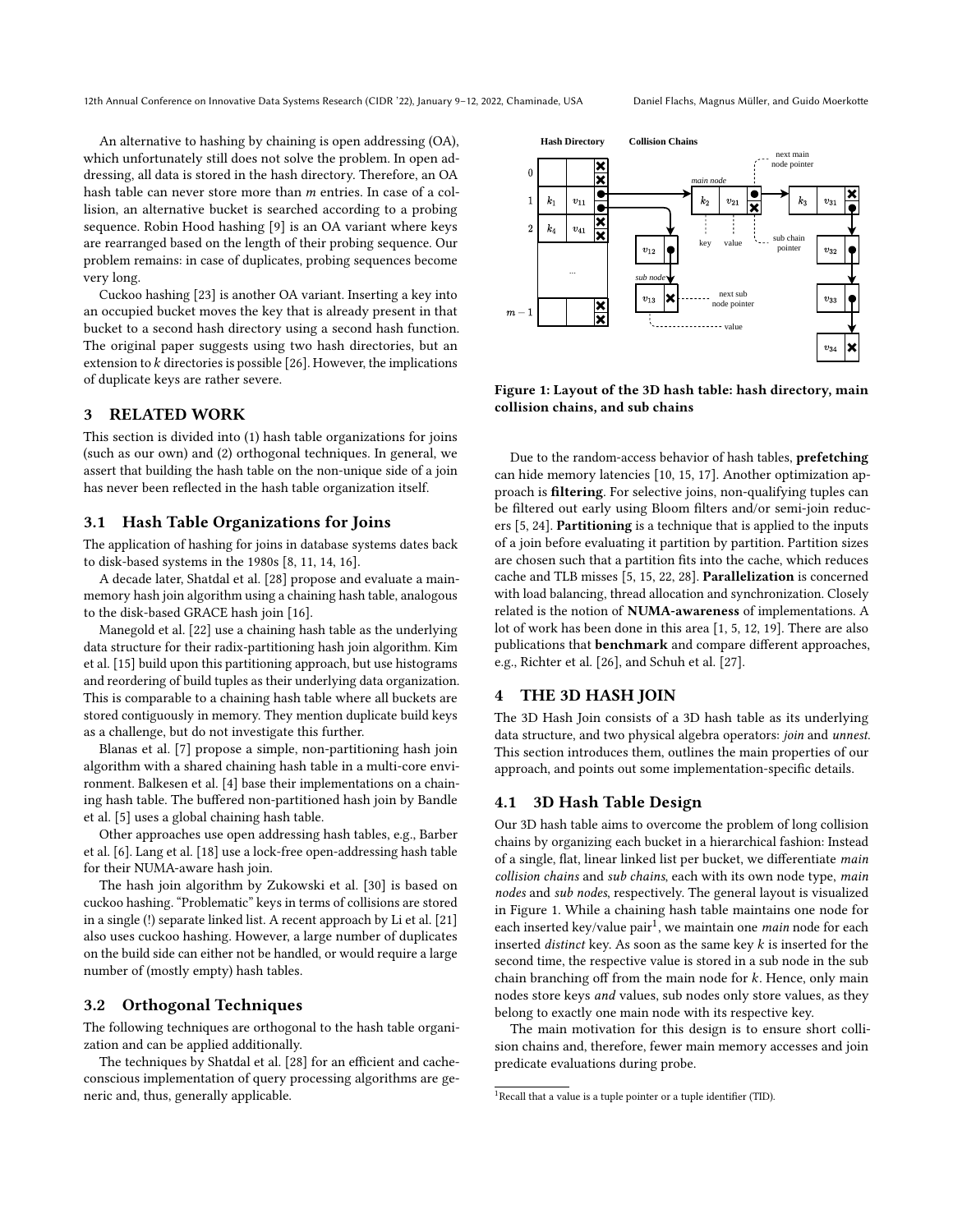The 3D Hash Join: Building On Non-Unique Join Attributes 12th Annual Conference on Innovative Data Systems Research (CIDR '22), January 9-12, 2022, Chaminade, USA

<span id="page-2-0"></span>

|     | <b>Algorithm 1</b> 3D Hash Table Insert                                              |  |  |  |  |  |
|-----|--------------------------------------------------------------------------------------|--|--|--|--|--|
|     | 1: <b>function</b> INSERT $(H, h, k, v)$                                             |  |  |  |  |  |
| 2:  | <b>Input:</b> Hash table <i>H</i> , hash function <i>h</i> , key/value pair $(k, v)$ |  |  |  |  |  |
| 3:  | $dir\_entry \leftarrow H[h(k)]$                                                      |  |  |  |  |  |
| 4:  | if $(dir\_entry.\text{EMPTY})) \vee (dir\_entry.\text{key} = k)$ then                |  |  |  |  |  |
| 5:  | INSERTATMAINNODE( $dir\_entry, k, v$ )                                               |  |  |  |  |  |
| 6:  | else<br>⊳ insert into some main collision chain node                                 |  |  |  |  |  |
| 7:  | main node $\leftarrow$ dir entry.next                                                |  |  |  |  |  |
| 8:  | while $main\_node \neq null$ do                                                      |  |  |  |  |  |
| 9:  | <b>if</b> main_node.key = $k$ <b>then</b>                                            |  |  |  |  |  |
| 10: | INSERTATMAINNODE( <i>main_node</i> , $k$ , $v$ )                                     |  |  |  |  |  |
| 11: | return                                                                               |  |  |  |  |  |
| 12: | end if                                                                               |  |  |  |  |  |
| 13: | $main\_node \leftarrow main\_node.next$                                              |  |  |  |  |  |
| 14: | end while                                                                            |  |  |  |  |  |
| 15: | CREATENEWMAINNODE( $dir\_entry, k, v$ )                                              |  |  |  |  |  |
| 16: | end if                                                                               |  |  |  |  |  |
|     | 17: end function                                                                     |  |  |  |  |  |
|     | 18: <b>function</b> INSERTATMAINNODE( <i>node, k, v</i> )                            |  |  |  |  |  |
| 19: | <b>Input:</b> main collision chain node <i>node</i> , key/value pair $(k, v)$        |  |  |  |  |  |
| 20: | <b>if</b> <i>node</i> .EMPTY $()$ <b>then</b>                                        |  |  |  |  |  |
| 21: | $node(key \leftarrow k; node.value \leftarrow v$                                     |  |  |  |  |  |
| 22: | else                                                                                 |  |  |  |  |  |
| 23: | INSERTINTOSUBCHAIN( <i>node, v</i> ) > linked list insert (head)                     |  |  |  |  |  |
| 24: | end if                                                                               |  |  |  |  |  |
|     | 25: end function                                                                     |  |  |  |  |  |
|     |                                                                                      |  |  |  |  |  |

<span id="page-2-1"></span>

| Algorithm 2 3D Hash Table Lookup |                                                              |                                                |  |  |  |  |
|----------------------------------|--------------------------------------------------------------|------------------------------------------------|--|--|--|--|
|                                  | 1: <b>function</b> LOOKUP $(H, h, k)$                        |                                                |  |  |  |  |
| 2:                               | <b>Input:</b> Hash table H, hash function $h$ , key $k$      |                                                |  |  |  |  |
| 3:                               | <b>Output:</b> Pointer to the main node corresponding to $k$ |                                                |  |  |  |  |
| 4:                               | main node $\leftarrow$ H[h(k)]                               | $\triangleright$ directory entry               |  |  |  |  |
| 5:                               | repeat                                                       | $\triangleright$ traverse main collision chain |  |  |  |  |
| 6:                               | <b>if</b> main node.key = k <b>then break</b>                |                                                |  |  |  |  |
| 7:                               | main node $\leftarrow$ main node.next                        |                                                |  |  |  |  |
| 8:                               | <b>until</b> <i>main</i> $node = null$                       |                                                |  |  |  |  |
| 9:                               | return main node                                             |                                                |  |  |  |  |
|                                  | 10: end function                                             |                                                |  |  |  |  |

The insert operation for a key/value pair  $(k, v)$  is slightly more complex than for the chaining hash table since we must first determine if  $k$  is already present. The procedures are outlined in [Algorithm 1.](#page-2-0) We first check if the directory entry corresponding to  $k$  is empty or if the key stored there matches  $k$ . If so, we call INSERT-ATMAINNODE that either stores  $k$  and  $v$  in the empty directory entry or inserts  $v$  into the entry's sub chain. If the directory entry is neither empty nor has the same key, we traverse the main collision chain of this bucket (ln. [8\)](#page-2-0) until we find a main node with the same key and insert  $v$  into its sub chain. If such a node is not found,  $k$ is not yet present in the table, and we append a new main node storing  $k$  and  $v$  to the main collision chain (ln. [15\)](#page-2-0). The functions insertIntoSubchain and createNewMainNode are not given here since they are simply insertions into linked lists (sub chain and main collision chain, respectively). Note that for all operations, the key  $k$  can be more complex than a scalar attribute value. We

<span id="page-2-2"></span>

| 1: <b>function</b> UNNEST $(X)$                                 |
|-----------------------------------------------------------------|
| <b>Input:</b> Set X of nested tuples of the form $[r, B]$<br>2: |
| <b>Output:</b> Set of unnested result tuples<br>3:              |
| $Result \leftarrow \emptyset$<br>4:                             |
| for each $[r, B] \in X$ do<br>5:                                |
| for each $s \in B$ do<br>6:                                     |
| $Result \leftarrow Result \cup \{ [r \circ s] \}$<br>7:         |
| end for<br>8:                                                   |
| end for<br>9:                                                   |
| return Result<br>10:                                            |
| $11:$ end function                                              |

can easily use a multi-attribute key as long as the hash function accepts it as input.

The operation to look up a given key  $k$  is outlined in [Algorithm 2](#page-2-1) and is essentially identical to the lookup operation in a chaining hash table without duplicate keys: Using  $h$ , we compute the bucket index corresponding to  $k$  and examine the keys in the directory entry and the main collision chain nodes until either  $k$  is found or there are no more nodes to examine. In case of a successful search, we return a pointer to the main node (!) to the caller, who can then decide to either "unpack" all the matches by traversing the sub chain, or just leave the search result in its packed form. We call the packed search result a nested tuple and the process of unpacking it unnesting, see Section [4.3.](#page-3-0)

## 4.2 3D Hash Join

When computing the join of two relations  $R$  and  $S$  with some equality predicate p, e.g.,  $R.x = S.y$ , we need to distinguish the logical join operator  $\bowtie$ <sub>p</sub> and its physical counterparts. We denote the standard hash join operator using a chaining hash table by  $\Join^{hj}_{D}$  and our 3D hash join operator based on the 3D hash table by  $\bowtie_b^{3D}$ . The input of both physical operators are, in general, two expressions, e.g., two relations  $R$  and  $S$ . As a convention, we will always build the hash table on the right input, and probe it with the tuples from the left input. With regard to the output, while the standard hash join operator yields the result of  $R \bowtie_p S$ , the 3D hash join produces nested tuples of the form  $[r, B]$ , where r is a tuple from  $R$  (or a pointer or a TID), and, conceptually,  $B$  is a list of tuples *s* from the build side *S* that fulfill the join predicate  $p(r, s)$ .

A physical hash join operator typically consists of two consecutive phases: build and probe. In the build phase, each tuple  $r$  from the build input is inserted into the hash table, e.g., according to [Algorithm 1](#page-2-0) for our approach. In the probe phase, for each tuple s from the probe input, the 3D hash join traverses the respective main collision chain and evaluates the join predicate on each main node's key until a match is found or the chain ends. If a match is found, it terminates the search and produces a single nested output tuple, consisting of the probe tuple s and a pointer to the main collision chain node of the match. Therefore, the approach produces at most one output tuple per probe tuple.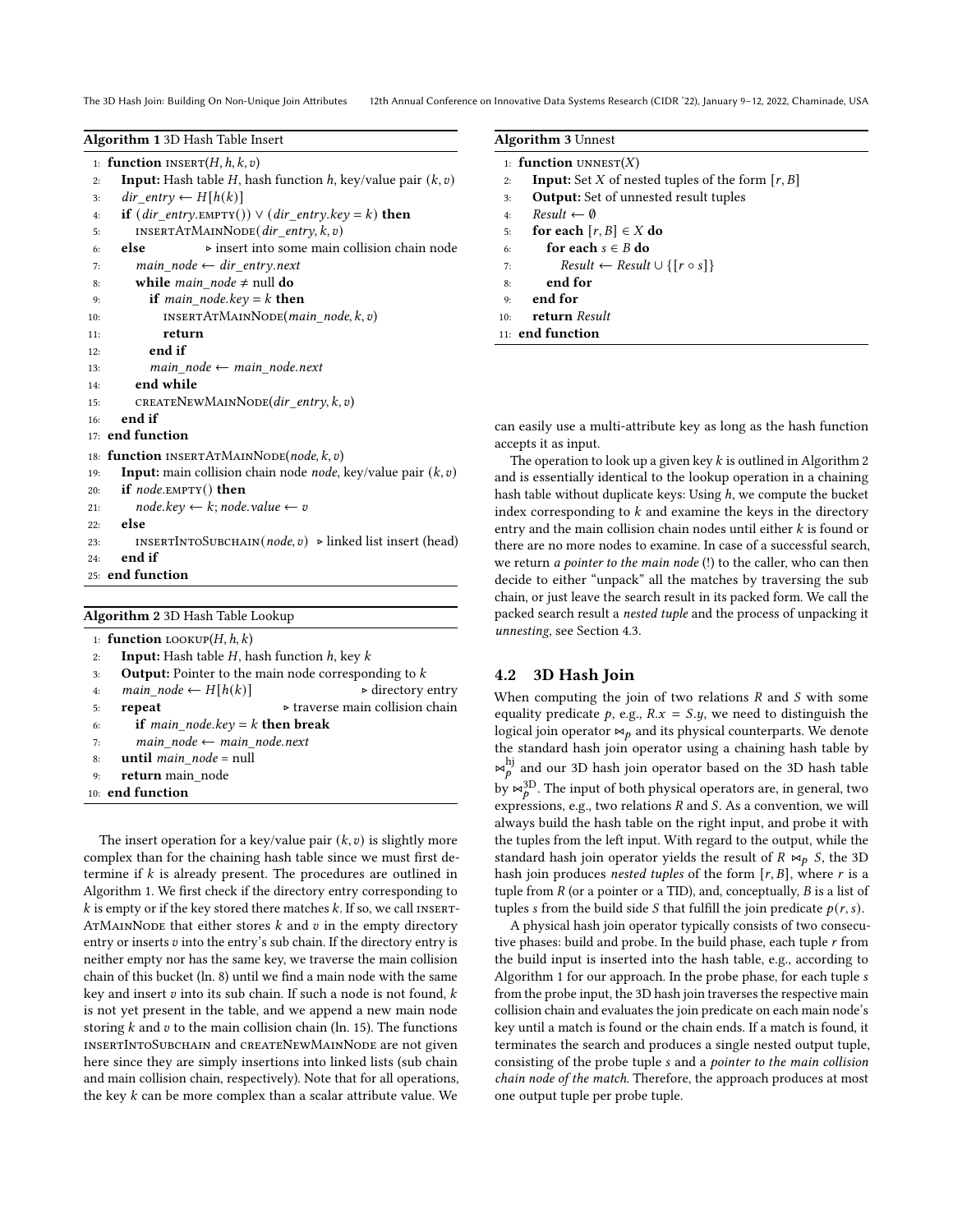12th Annual Conference on Innovative Data Systems Research (CIDR '22), January 9-12, 2022, Chaminade, USA Daniel Flachs, Magnus Müller, and Guido Moerkotte

<span id="page-3-1"></span>**Algorithm 4** Computing  $R \Join_p S$  using the 3D hash table and an optional unnest operation.

|     | 1: <b>function</b> HASHJOIN3D( <i>R</i> , <i>S</i> , <i>p</i> , <i>h<sub>R</sub></i> , <i>h</i> <sub><i>S</i></sub> ) |
|-----|-----------------------------------------------------------------------------------------------------------------------|
| 2:  | <b>Input:</b> probe relation $R$ , build relation $S$ ,                                                               |
| 3:  | equality join predicate $p$ ,                                                                                         |
| 4:  | probe and build hash functions $h_R$ , $h_S$                                                                          |
| 5:  | <b>Output:</b> the join result $R \bowtie_p S$                                                                        |
| 6:  | $H \leftarrow$ empty hash table                                                                                       |
| 7:  | for all $s \in S$ do<br>⊳ Build                                                                                       |
| 8:  | $key \leftarrow \text{ENTRACTJONATTRIBUTES}(s, p)$                                                                    |
| 9:  | INSERT $(H, hS, \textit{key}, s)$                                                                                     |
| 10: | end for                                                                                                               |
| 11: | $ResultNested \leftarrow \emptyset$                                                                                   |
| 12: | for all $r \in R$ do<br>$\triangleright$ Probe                                                                        |
| 13: | $key \leftarrow \text{EXTRACTJOINATTRIBUTES}(r, p)$                                                                   |
| 14: | main node $\leftarrow$ LOOKUP $(H, h_R, kev)$                                                                         |
| 15: | if <i>main</i> node $\neq$ null then                                                                                  |
| 16: | $ResultNested \leftarrow ResultNested \cup \{[r, main node]\}$                                                        |
| 17: | end if                                                                                                                |
| 18: | end for                                                                                                               |
| 19: | $Result \leftarrow UNNEST(ResultNested) \triangleright Unnest (can be deferred)$                                      |
| 20: | return Result                                                                                                         |
|     | $21:$ end function                                                                                                    |
|     |                                                                                                                       |

## <span id="page-3-0"></span>4.3 Unnest Operator

To get the final join result, we need to unnest the nested right-hand side  $B$  of each nested tuple. To that end, we introduce the unnest operator which operates on a set  $X$  of nested tuples and "expands" each tuple's right-hand side:  $\mu_B(X) := \bigcup_{[r,B] \in X} \{r \circ s \mid s \in B\},\$ where ∘ denotes tuple concatenation. Hence, the following equivalence holds:  $R \Join_b^{\text{h}j} S \equiv \mu_B \left( R \Join_b^{\text{3D}} S \right)$ . The unnest operation is outlined in [Algorithm 3.](#page-2-2) It does not require any further predicate evaluations.

Note that in the physical implementation,  $B$  is a pointer to a main node whose sub chain is then traversed by the unnest operator, cf. end of Section [4.1.](#page-1-4)

The reason why join and unnest are separate operations is that it allows to defer unnesting, e.g., until after a second join. This is possible if the predicate of the second join only refers to attributes from the probe side like in  $\left(R \Join_{R.a=S.a}^{3D} S \right) \Join_{R.b=T.b}^{impl} T$ , where *impl* is an arbitrary physical join implementation. Then, unnesting can happen further up in the operator tree. This results in better performance as the second join processes far fewer tuples and, additionally, may eliminate some nested tuples, see [Sec. 5.3.](#page-6-0)

The whole algorithm to compute  $R \bowtie_p S$  using the 3D hash table is shown in [Algorithm 4.](#page-3-1) Note that the algorihm can, e.g., be implemented in a push- or a pull-based manner, where tuple processing is typically pipelined.

#### 4.4 Main Properties

This section summarizes the main properties of our approach.

The time complexity of an insert operation is linear in the length of the respective main collision chain as we must first check if the

<span id="page-3-2"></span>

Figure 2: Comparison of rare and frequent keys in both hash table designs. The 3D hash table clusters inserts by key, making the main collision chains short.

<span id="page-3-3"></span>Listing 1: C++ structs of main collision chain nodes and sub nodes in the 3D hash table.

**struct** MainNode {

MainNode∗ \_next; SubNode∗ \_subchain\_head; tuple\_t\* \_tuple; hashvalue\_t \_hashvalue; };

```
struct SubNode {
```

| SubNode* | next;   |
|----------|---------|
| tuple_t* | _tuple; |
| };       |         |

insert key is already present. Once the main node is found, insertion into the sub chain has constant time.

Since keys in the main collision chain are unique, we can always apply early termination and, thus, have to traverse on average only half the main collision chain during a successful probe. Further, the main collision chain is rather short as it only contains hash collisions. As a consequence, we need only few memory accesses and join predicate evaluations. This is visualized in [Figure 2.](#page-3-2)

Last but not least, the 3D hash join allows for deferred unnesting.

#### 4.5 Implementation Remarks

This section outlines deviations between the conceptual description from the previous subsections and the actual implementation.

For the implementation of the main collision chain nodes, there are three alternatives: additionally to the next and the sub chain pointer, (1) store only a tuple pointer, (2) store both the key and the tuple pointer, (3) store the hash value and the tuple pointer. Alternative (1) has low memory consumption, but requires tuple pointer dereferencing and memory access for each join predicate evaluation. Alternative (2) does not have to access the tuple for predicate evaluation, but the size of a node depends on the key, which negatively affects caching behavior, e.g., for composite keys. We chose alternative (3): Nodes remain compact and allow fast comparisons. We can use the hash values for a cheap pre-test during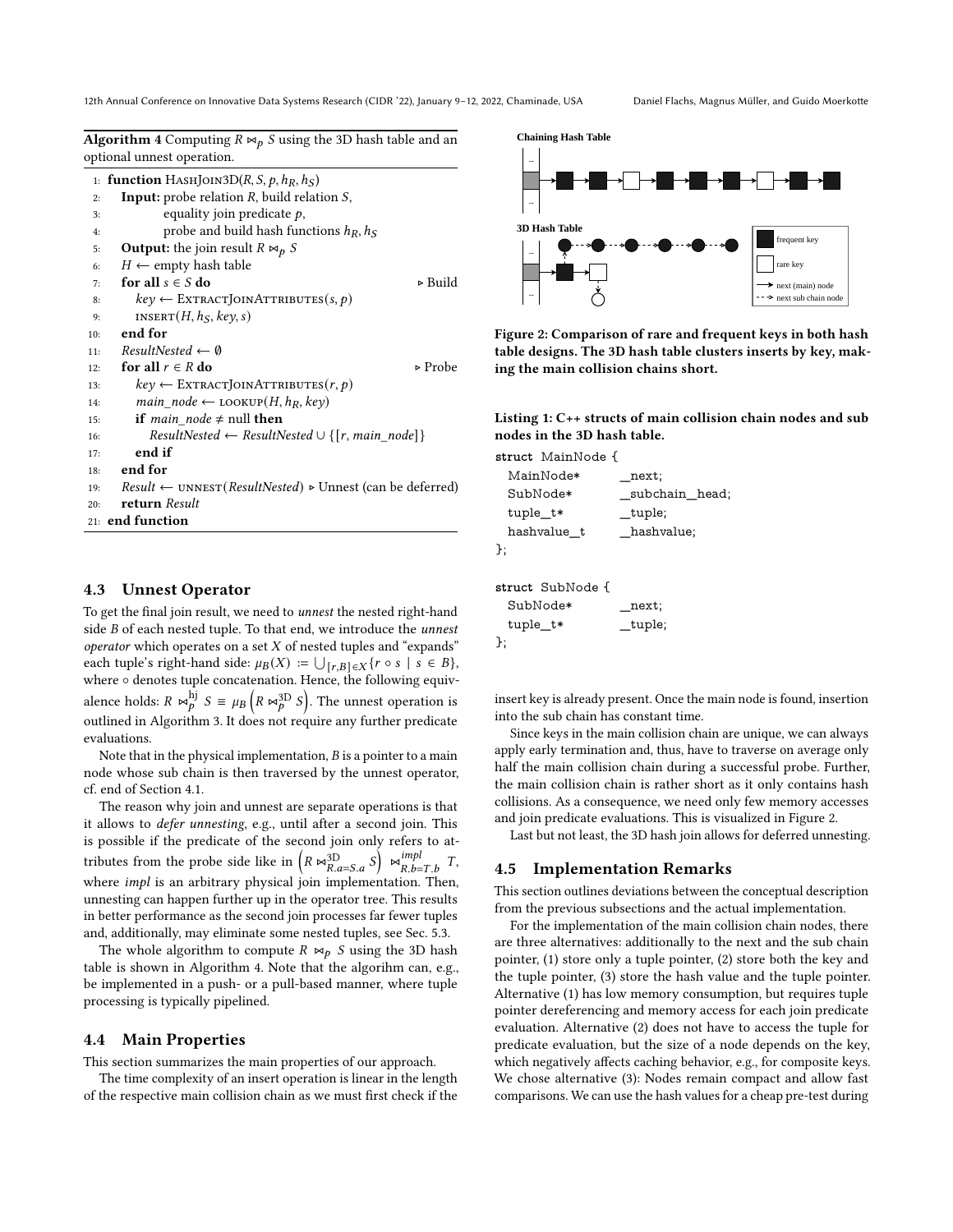<span id="page-4-2"></span>

Figure 3: Join Trees (C: standard hash join, N: 3D hash join)

insert (build) and lookup (probe). Only if the (full) hash values match, the tuple is accessed to perform the actual key comparison. Note that we previously stated that the hash function  $h$  maps keys to buckets. However, this was simplified: the hash function's codomain is generally larger than the number of buckets  $m$ . The bucket index for a key k is calculated by  $h(k)$  mod m. Therefore, the nodes within one bucket can have different hash values.

[Listing 1](#page-3-3) shows the C++ structs for the main and sub nodes. Assuming 64-bit pointers and hash values, the memory consumption of a MainNode instance is 32 B, a SubNode instance requires 16 B. Common cache line sizes, e.g., 64 B or 128 B, are multiples of these numbers, which ensures proper alignment to cache line boundaries.

The hash directory is implemented as an array of main nodes. This avoids additional cache misses for accessing the first entry of a bucket, since no pointer dereferencing is necessary [\[26\]](#page-8-2). Therefore, an empty hash table with  $m$  slots already has  $m$  main nodes allocated. To distinguish empty from occupied nodes, we use the least significant bit of the pointer to the head of the main collision chain (MainNode::\_next) as an indicator. This avoids "wasting" a byte of memory for a Boolean member. [Lang et al.](#page-7-5) [\[18\]](#page-7-5) use a similar approach but set one bit of the hash value instead.

Similar to [Richter et al.](#page-8-2) [\[26\]](#page-8-2), we use memory pools for main and sub nodes to avoid expensive fine-grained memory allocations on insert. More specifically, main and sub nodes are allocated in chunks of size 1024. Since  $m$  main nodes in the hash directory are always allocated, the total memory consumption of a 3D hash table with  $m$  buckets built on  $n$  entries from  $d$  distinct values is at most

 $m \cdot$  sizeof (MainNode)

$$
+\left[\frac{d-1}{1024}\right] \cdot 1024 \cdot \text{sizeof} \left(\text{MainNode}\right)
$$

$$
+\left[\frac{n-d}{1024}\right] \cdot 1024 \cdot \text{sizeof} \left(\text{SubNode}\right)
$$

depending on the number of hash collisions of different distinct values.

#### <span id="page-4-0"></span>5 EVALUATION

We conducted an experimental evaluation of our approach and implemented both a chaining and a 3D hash table as well as a small push-based [\[13\]](#page-7-20) physical algebra with operators for the standard and the 3D hash join in C++.

In the experiments in [Sec. 5.1](#page-4-1) and [5.2,](#page-5-0) we evaluated a single join between two row-store relations  $R$  and  $S$  with two 32-bit integer attributes  $k$  and  $a$  each.  $k$  is each relation's unique key.  $a$  serves as the foreign key or as a general join attribute, depending on the experiment. As a hash function, we use the 32-bit finalizer of Murmur3 [\[2\]](#page-7-21), cf. [\[26\]](#page-8-2).

<span id="page-4-4"></span>Table 1: Key/Foreign Key Experiment Parameters

| Parameter       | <b>Values</b>                                                               | Purpose                                                                         |
|-----------------|-----------------------------------------------------------------------------|---------------------------------------------------------------------------------|
| R ,  S <br>dist | $2^{10}, 2^{11}, \ldots, 2^{25}$<br>$0, 1, \ldots, 9$<br>uniform, std. Zipf | relation cardinality<br>foreign key scale parameter<br>foreign key distribution |

There are four possible ways to evaluate the join  $R \bowtie_p S$ , which are visualized in [Figure 3.](#page-4-2) We encode the join order and implementation with three letters: the first capital letter denotes the hash join implementation (C: standard hash join, N: 3D hash join). The two lowercase letters describe the join order (left: probe, right: build). For instance, "Crs" corresponds to  $R \Join_b^{\text{hj}} S$ .

All experiments were executed on machines with the following specifications: two Intel Xeon E5-2690 v3 processors with twelve cores each, and 256 GB RAM. All code was compiled with clang 11, optimization level -O3.

#### <span id="page-4-1"></span>5.1 Key/Foreign Key Joins

We measured the runtime of different query execution plans involving a single key/foreign key join. We identified the size of the input relations, the number of distinct build keys, and the build key distribution as the relevant parameters that influence hash join performance. Our experiments cover this parameter space extensively. Note that our approach dominates the standard hash join only for certain parameter combinations. For use in practice, we leave it to the query optimizer to choose the best alternative for a given query. Further, we show only a subset of our results due to the large number of parameter combinations.

5.1.1 Setup and Data Generation.  $R$  is the key relation,  $S$  the foreign key relation. The join predicate is  $R.k = S.a$ . We varied the cardinalities of the two relations between  $2^{10}$  and  $2^{25}$  in steps of powers of 2, which covers input sizes between a couple of thousand up to several million tuples<sup>[2](#page-4-3)</sup>. The domain of the foreign key *S.a* is defined as  $dom(S.a) := \{0, ..., |R|/2^t - 1\}$ , where  $t \in \{0, ..., 9\}$  is a scale parameter controlling the fraction of keys that is referenced, i.e., tuples that find join partners. For instance,  $t = 1$  means that only half of the keys in  $R.k$  will be referenced by foreign keys in  $S.a$ . Values for  $S.a$  are randomly sampled from  $dom(S.a)$ , either without skew according to a uniform distribution, or with skew according to a standard Zipf distribution. The number of duplicate foreign keys is controlled by the cardinalities and parameter  $t$ . For instance, for  $|R| < |S|$ , the absolute frequency of each distinct value in *S.a* is  $|S|/(|R|/2^t)$  on average in the uniform case.

Let  $dv(e)$  denote the set of distinct values returned by some algebra expression  $e$ . For the hash table, we set the number of buckets *m* to  $|dv(x)|$ , where *x* denotes the attribute on which the hash table is built. Note that the 32-bit finalizer of Murmur3 is collision-free on the whole attribute domain  $[0, 2^{25} - 1]$ . Hence, collisions are solely the result of the modulo operation.

The parameters and their ranges are summarized in [Table 1.](#page-4-4) In total, we evaluated 5120 parameter combinations and all four plans (see [Fig. 3\)](#page-4-2) to allow for a detailed analysis. This should cover a large

<span id="page-4-3"></span><sup>&</sup>lt;sup>2</sup>Large build sizes  $> 2^{25}$  tuples should be handled by partitioning, see [Sec. 3.](#page-1-0)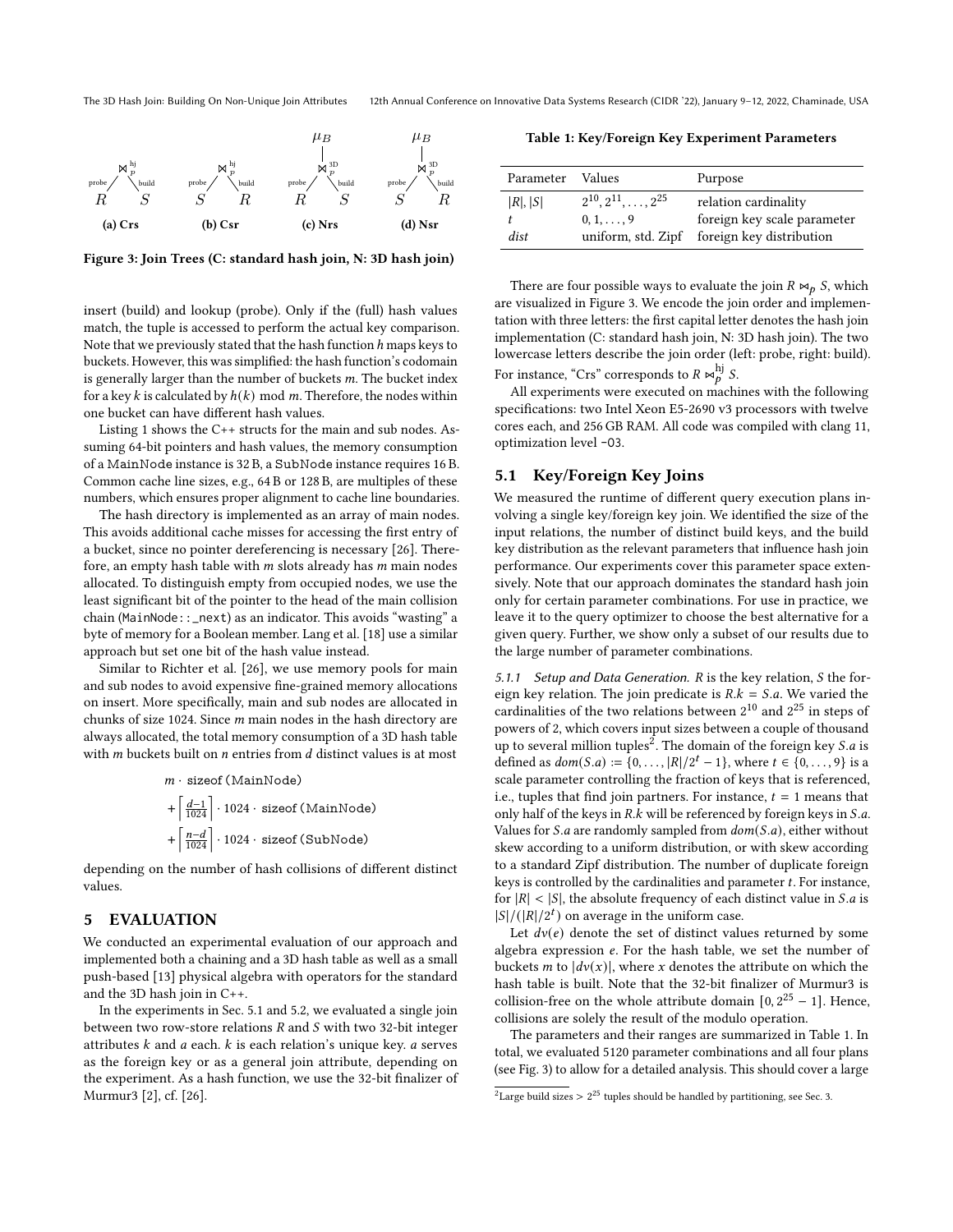<span id="page-5-1"></span>

<span id="page-5-2"></span>Figure 4: Heatmap of relative differences between runtime of 3D and standard hash join with early termination



Figure 5: Heatmap of relative differences between runtime of 3D and standard hash join without early termination

fraction of the different possibilities the query optimizer is going to see in practice. No single join implementation is superior to all others for all parameter combinations. Thus, it remains the query optimizer's task to determine which implementation to choose in which context.

<span id="page-5-3"></span>5.1.2 Results. For each parameter combination, we compare the best join tree for the standard and the 3D hash join, respectively, by taking the minimum of the total runtimes:  $t_{\text{hj}} := \min(t_{\text{Crs}}, t_{\text{Csr}})$ and  $t_{3D} := min(t_{Nrs}, t_{Nsr})$ , where the subscripts refer to the join trees from [Figure 3.](#page-4-2) As a relative measure for performance, we choose the symmetric relative difference  $\mathit{srd}\left(t_{\text{hj}},t_{3\text{D}}\right)$ , defined as  $srd(x, y) := (x - y)/min(x, y)$ . Values above 0 indicate that the 3D hash join is faster. For values below 0, the standard hash join

is faster. The speedup/slowdown factor for a symmetric relative difference of x is  $|x| + 1$ .

[Figure 4](#page-5-1) shows the results for both foreign key distributions (uniform and Zipf) and for two example values of the foreign key scale parameter  $t$  as a heatmap. The axes show the binary logarithm of the cardinalities of the argument relations  $R$  and  $S$ . Blue-shaded tiles indicate that our approach is superior to the standard hash join, while red-shaded areas indicate the opposite. The darker the color, the higher the relative difference. In white areas, both algorithms perform equally well. Note that the color scale is not symmetric in the sense that the darkest colors at both ends of the scale have different absolute values. The diagonal from bottom-left to topright is dominated by the standard hash join, i.e., if both argument relations have about the same cardinality, the chaining hash table has the advantage. In the bottom-right triangle,  $|R| > |S|$  holds and our approach outperforms the standard hash join. This effect increases (1) in the presence of skew (right column of [Fig. 4\)](#page-5-1), and (2) when increasing the number of duplicates (bottom row of [Fig. 4\)](#page-5-1), as both lead to longer collision chains in the chaining hash table. Over all parameter combinations, the relative differences range from −0.70 to 2.53 for uniformly distributed foreign keys and from −0.40 to 2.21 in case of skew. This corresponds to maximum speedup factors of 3.53 (uniform) and 3.21 (skew), respectively.

For the join Csr [\(Fig. 3b\)](#page-4-2), the chaining hash table can benefit from early termination of lookups during probe, as it was built on the duplicate-free key of  $R$ . [Figure 5](#page-5-2) shows what happens when early termination is disabled, which is mandatory in case of lacking knowledge about key uniqueness as introduced in [Section 1.](#page-0-1) The heatmap shows that the dominance of the chaining hash table diminishes. Now, the relative differences over all parameter combinations range from −0.41 to 2.27 for uniformly distributed foreign keys and from −0.20 to 3.10 in case of skew. This corresponds to maximum speedup factors of 3.27 (uniform) and 4.10 (skew), respectively.

We repeated the above experiments with strings instead of integers as the join attributes' data type to investigate more costly join predicates: string comparisons instead of integer comparisons. We used character arrays with a fixed length of 20 for attributes  $k$  and . The data generation remained the same, but all integers were converted to their decimal string representation, padded with zeros at the front. The results were consistent with the integer experiments. Over all parameter combinations, the relative differences range from −0.24 to 2.25 for uniformly distributed foreign keys and −0.19 to 2.99 in case of skew, corresponding to maximum speedup factors of 3.25 and 3.99, respectively.

## <span id="page-5-0"></span>5.2 Many-to-Many Joins

We conducted two experiments with a single N:M join between two relations  $R$  and  $S$ , which show that our approach allows for significant time savings compared to the standard hash join. Both experiments use generated data and  $p := (R.a = S.a)$  as the join predicate. We compared the total runtime of  $R \Join_b^{\text{hj}} S$  and  $\mu_B (R \Join_b^{3D})$  $S$ ), i.e., the hash tables were built on  $S$  and probed with tuples from . This corresponds to the plans Crs and Nrs from [Figure 3.](#page-4-2)

5.2.1 Experiment 1: Uniform Distribution. The experiment has three parameters: the cardinalities of the two relations, and the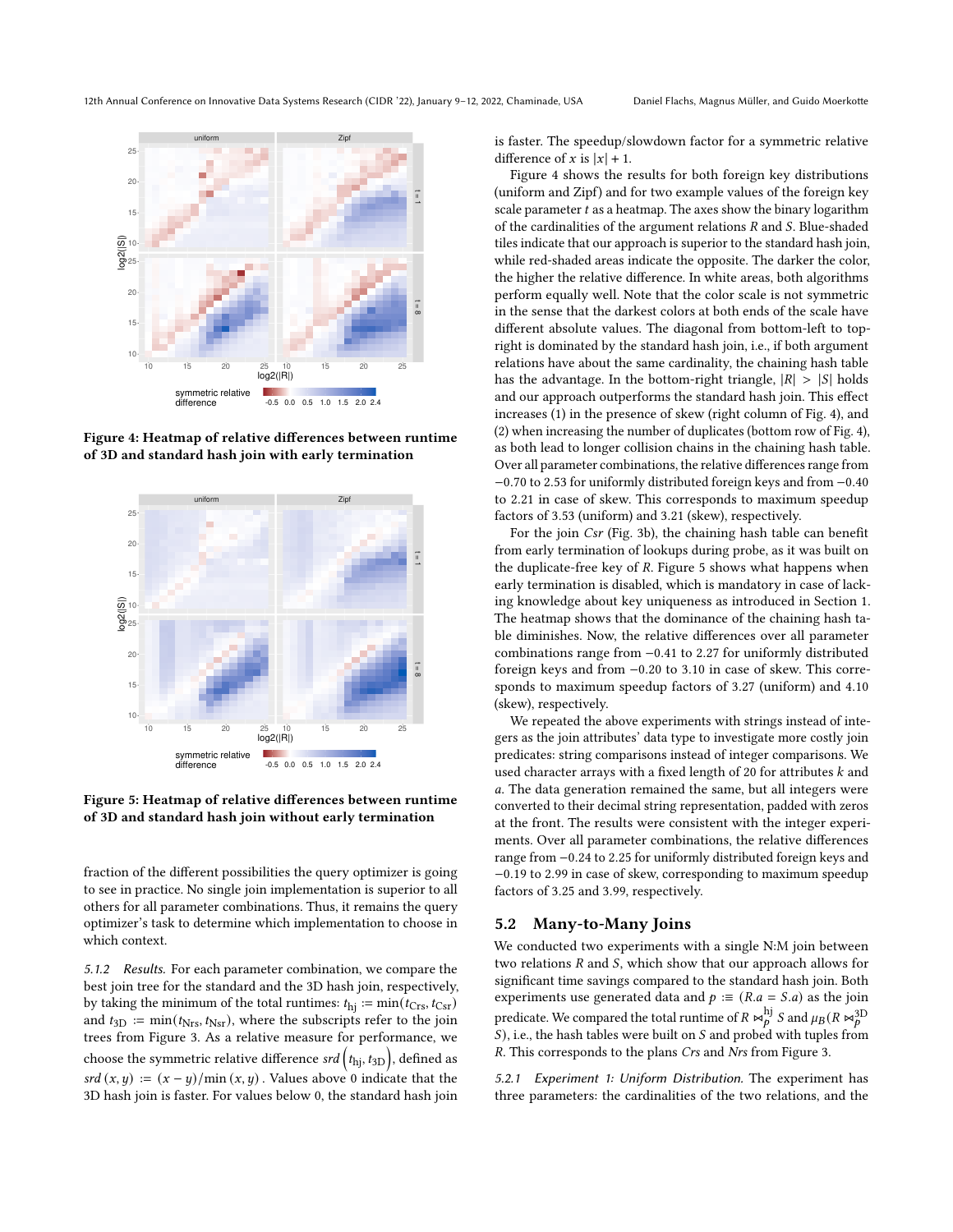<span id="page-6-1"></span>The 3D Hash Join: Building On Non-Unique Join Attributes 12th Annual Conference on Innovative Data Systems Research (CIDR '22), January 9-12, 2022, Chaminade, USA

Table 2: N:M Join, Experiment 1: Result Excerpt

| R              | ISI      | d    | srd          | $L_{\rm{avg}}^{\rm{hj}}$ | $L_{\rm max}^{\rm hj}$ | $L_{\rm ave}^{\rm 3D}$ | $L_{\rm max}^{\rm 3D}$ |
|----------------|----------|------|--------------|--------------------------|------------------------|------------------------|------------------------|
| $2^{11}$       | $2^{10}$ | 1024 | $0.16$ (min) | 1.58                     |                        | 1.58                   | 5                      |
| $2^{16}$       | $2^{12}$ | 1024 | 0.97         | 6.33                     | 20                     | 1.58                   | 5                      |
| 23             | $2^{13}$ | 1024 | 2.04         | 12.66                    | 40                     | 1.58                   | 5                      |
| 225            | $2^{14}$ | 1024 | $4.67$ (max) | 25.32                    | 80                     | 1.58                   | 5                      |
| 2 <sub>2</sub> | 219      | 1024 | 2.51         | 810.34                   | 2560                   | 1.58                   | 5                      |

domain size  $d$  of attribute  $a$ . The attribute values of  $R.a$  and  $S.a$  are generated uniformly from  $\{0, \ldots, d-1\}$ . We chose a domain size of 1024, which is also the number of hash table buckets, and varied the cardinalities between  $2^{10}$  and  $2^{25}$  with  $|S| < |R|$ . A subset of the results can be found in [Table 2,](#page-6-1) where we show the parameters as well as the symmetric relative difference  $srd$  ( $t_{\rm Crs}, t_{\rm Nrs}$ ). We also give the average and maximum collision chain lengths ( $L_{\text{avg}}$ ,  $L_{\text{max}}$ ) of non-empty hash table buckets for both implementations. Each distinct value in S.a has a frequency of  $|S|/d$ . The collision chains are way longer for the chaining hash table, e.g., 25.32 on average for  $|R| = 2^{25}$ ,  $|S| = 2^{14}$ , while the 3D hash table maintains a constant average collision chain length of 1.58, which is exactly the theoretically expected value; for a derivation, see [Appendix A.](#page-8-6) The 3D hash join achieves a speedup factor of up to a 5.67 compared to the standard hash join. Notably, our approach is never slower: Over all parameter combinations, the minimum speedup factor is 1.16, the average 2.82.

5.2.2 Experiment 2: Extreme Case. For this experiment, we construct a scenario to showcase that the standard hash join is not robust. We fix some domain size  $d$  for  $R.a$  and  $S.a$  and let the respective hash table have d buckets. Then, we choose two distinct keys  $k, k'$  such that they collide. On the build side S, the  $d$  distinct values in *S.a* are uniformly distributed with a frequency of  $n := |S|/d$ , with the exception of k, which occurs  $|S|/2 + n$  times. We call k the hot build key. On the probe side  $R$ , the  $d$  distinct values in  $R.a$ are uniformly distributed, with the exception of  $k'$ , which occurs  $|R|/2 + |R|/d$  times.

After building, the chaining hash table contains one collision chain with a length of at least  $|S|/2 + 2n$  – the bucket where k and  $k'$  are stored. Unfortunately,  $k$  is probed only a few times while  $k'$ is probed  $|R|/2 + |R|/d$  times. Hence, the probe operator has to traverse a long collision chain frequently, only to find that most of the entries do not match since  $k \neq k'$ . The 3D hashtable benefits from both fewer join predicate evaluations and fewer "hops" when traversing the collision chain (cf. [Fig. 2\)](#page-3-2). For  $|R| := 2^{23}$ ,  $|S| := 2^{12}$ , and  $d := 1024$ , the standard hash join is 137 times slower than our approach. This factor, however, can grow arbitrarily.

#### <span id="page-6-0"></span>5.3 Deferred Unnesting for Two Joins

To support our claim from [Sec. 4.3](#page-3-0) that the deferral of unnest operations can be beneficial, we conducted the following experiment. We now consider two key/foreign key joins between the key relation  $R$ and the two foreign key relations  $S$  and  $T$ . Like before, all relations are row-store relations with two 32-bit integer attributes  $k$  (unique key) and *a* (foreign key). We compute the join  $(R \Join_{p_1} S) \Join_{p_2} T$ 

<span id="page-6-2"></span>

(a)  $P_{hi}$ : Standard Hash Joins

(b)  $P_{3D}$ : 3D Hash Joins with Deferred Unnesting

 $S$ 

R

#### Figure 6: Deferred Unnesting for Two Joins: Join Trees

with the join predicates  $p_1 := (R \cdot k = S \cdot a)$  and  $p_2 := (R \cdot k = T \cdot a)$ . Hence, the query is an "inverted star join query". In a regular star schema, a large, central fact relation contains foreign keys that reference various smaller dimension tables. A query on a star schema is a star join query [\[25,](#page-8-7) p. 689 ff.]. An "inverted star schema" is the opposite: a central key relation is referenced by various foreign key relations. This shape can, for instance, be found in the IMDb dataset from the Join Order Benchmark (JOB) [\[20\]](#page-7-22): title with its key id is the central key relation referenced by numerous foreign key relations like movie\_info or movie\_companies. The 3D hash join is most suitable when the build relation is smaller than the probe relation, and the build key contains duplicate values, as in, e.g., JOB query 13 [\[20\]](#page-7-22). This experiment focuses on this case.

5.3.1 Setup. R, S, and T are generated as follows: We choose the cardinality of R and set R.k to  $0, \ldots, |R|-1$ . For the generation of the foreign keys  $S.a$  and  $T.a$ , we partition the keys  $R.k$  into four disjoint subsets according to the choice of three fractions  $\alpha, \beta, \gamma \in [0, 1]$ : A subset of  $\alpha$  · |R| keys in R is referenced by foreign keys in both *S* and T. We call this subset  $R_{\alpha}$ . A subset of  $\beta \cdot |R|$  keys in R (called  $R_{\beta}$ ) is referenced exclusively by foreign keys in  $S$ , while another subset of  $\gamma \cdot |R|$  keys (called  $R_V$ ) is referenced exclusively by foreign keys in T. The remaining subset of  $(1 - (\alpha + \beta + \gamma)) \cdot |R|$  keys is not referenced at all. Note that the keys in  $R_\alpha$  survive both joins, whereas the keys in  $R_\beta$  and  $R_\gamma$  survive one join but not the other. Further, foreign keys are generated uniformly regarding their respective partition: Foreign keys referencing keys in  $R_{\alpha}$  occur  $c_{\alpha}$  times, foreign keys referencing keys in  $R_\beta$  occur  $c_\beta$  times, and foreign keys referencing keys in  $R_V$  occur  $c_V$  times.

We compared two possible physical plans to compute the join, as shown in [Figure 6.](#page-6-2) The plan  $P_{hi}$  uses two standard hash joins. The plan  $P_{3D}$  uses two 3D hash joins followed by two unnest operations. In each case, the hash tables are built on the foreign key relations  $S$  and  $T$ . The number of hash table buckets is chosen equal to the number of distinct values of *S.a* and *T.a.* Note that in  $P_{3D}$ , the first join  $\bowtie_{p_1}^{\rm 3D}$  yields nested tuples of the form  $[r, \mathcal{S}],$  where  $r$  is a tuple from  $\hat{R}$  and, conceptually,  $\hat{S}$  is a list of matching tuples from  $S^3$  $S^3$ . Analogously, the second join in  $P_{3D}$  yields nested tuples of the form  $[r, S, T]$  with an additional list  $T$  of matching tuples from T. The

<span id="page-6-3"></span> $3$ In reality, it is a pointer to a main collision chain node in the hash table built on S.a.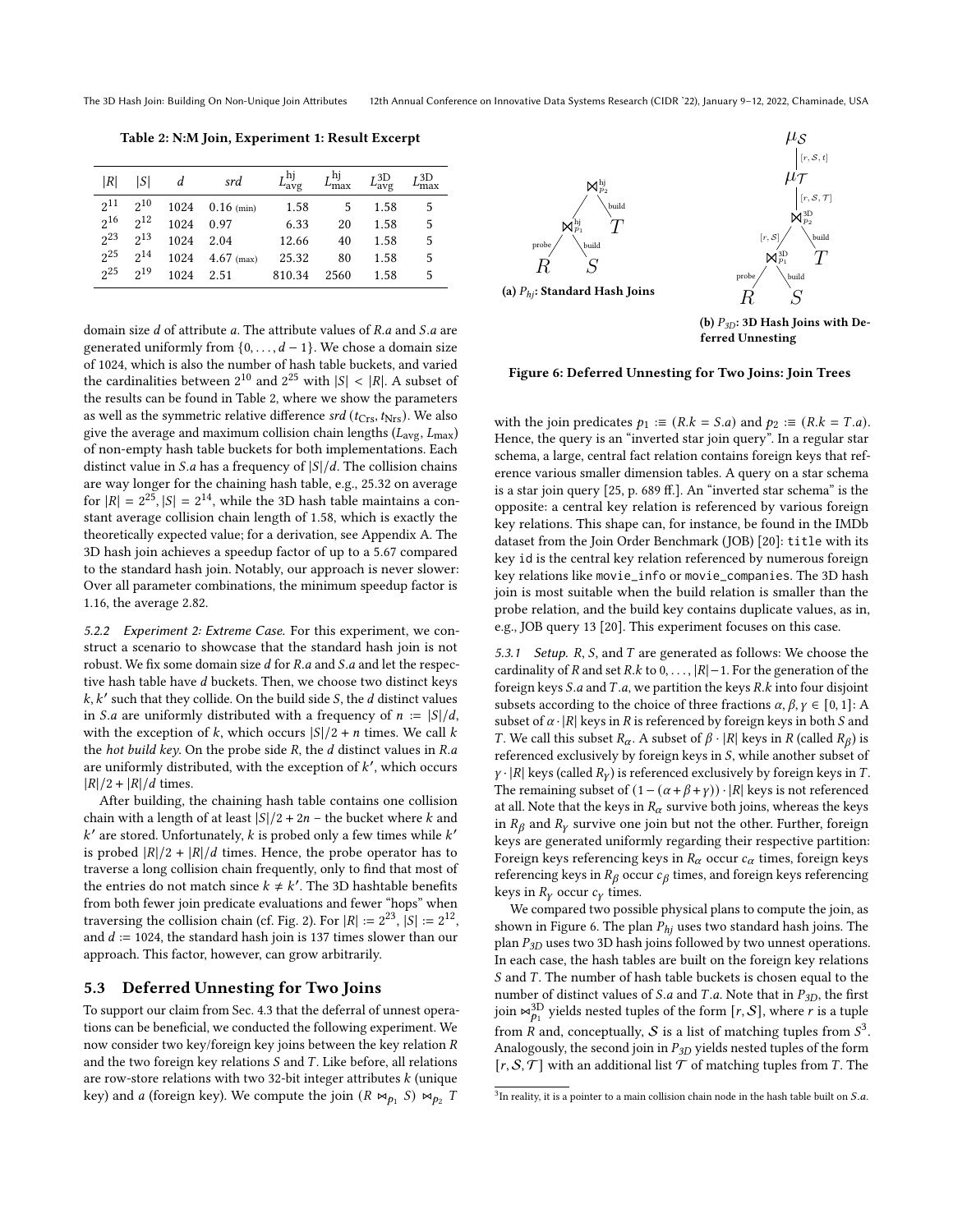<span id="page-7-23"></span>Table 3: Deferred Unnesting for Two Joins: Results (Excerpt):  $|R| := 2^{22}, \alpha := 1/2^{22}, \beta := \gamma := 1/2^6$ 

| $c_{\beta}, c_{\gamma}$ | S ,  T  |       | srd         |          |  |
|-------------------------|---------|-------|-------------|----------|--|
|                         |         | total | build $(S)$ | probe(R) |  |
| 1                       | 65 537  | 0.20  | $-0.37$     | 0.22     |  |
| 2                       | 131 073 | 0.84  | $-1.01$     | 1.01     |  |
| 3                       | 196609  | 2.74  | $-1.30$     | 3.39     |  |
| 4                       | 262 145 | 3.47  | $-1.57$     | 4.57     |  |
| 5                       | 327681  | 6.61  | $-1.24$     | 8.91     |  |
| 6                       | 393 217 | 7.73  | $-1.66$     | 11.12    |  |
| 7                       | 458753  | 9.12  | $-1.56$     | 13.79    |  |
| 8                       | 524 289 | 10.20 | $-1.81$     | 16.58    |  |
| 9                       | 589825  | 10.63 | $-1.92$     | 18.02    |  |
|                         |         |       |             |          |  |

subsequent unnest operations  $\mu_{\mathcal{T}}$  and  $\mu_{\mathcal{S}}$  unpack the nested tuples and yield tuples of the form  $[r, s, t]$  as the final result.

The first join between *R* and *S* produces  $|R| \cdot ((\alpha \cdot c_{\alpha}) + (\beta \cdot c_{\beta}))$ output tuples in  $P_{hi}$ , but only  $|R| \cdot (\alpha + \beta)$  in  $P_{3D}$ . For  $c_{\alpha}, c_{\beta} > 1$ , this means that the second join with relation  $T$  must process fewer input tuples in plan  $P_{3D}$ .

For the experiment, we choose the parameters such that the overall join between  $R$ ,  $S$ , and  $T$  is very selective, while each single join between R and S, and R and T is not: We vary |R| between  $2^{10}$ and  $2^{25}$ , and set  $\alpha := 1/|R|$ ,  $c_{\alpha} := 1$ .  $\beta$  is varied between  $1/2^0$  and 1/|R|,  $c_\beta$  between 1 and 9.  $\gamma$  is set to  $\beta$ ,  $c_\gamma$  is set to  $c_\beta$ . Note that since  $\beta = \gamma$ ,  $|S| = |T|$ ,  $c_{\beta} = c_{\gamma}$ , and  $|R \Join_{p_1} S| = |R \Join_{p_2} T|$ , the join order is immaterial.

5.3.2 Results. An excerpt of our results for  $|R| := 2^{22} \approx 4.2 \cdot 10^6$ and  $\beta := \gamma := 1/2^6$  can be found in [Table 3.](#page-7-23) The number of distinct values of *S.a* and *T.a* is  $(\alpha + \beta) \cdot |R| = 65537$ .

We show the symmetric relative differences (srd, cf. [Sec. 5.1.2\)](#page-5-3) between the execution times of the plans  $P_{hi}$  and  $P_{3D}$  for the whole plan, the build on  $S$ , and the probe on  $R$ . The build times on  $T$  are similar to S. Recall that for  $srd < 0$ ,  $P_{hi}$  performs better, and for  $srd > 0$ ,  $P_{3D}$  is superior.

Increasing the multiplicities  $c_{\beta}, c_{\gamma}$  leads to more duplicates and a higher cardinality of the foreign key relations. This results in superior overall performance of the 3D hash join:  $srd_{\mathrm{total}}$  increases from 0.20 to 10.63; this corresponds to speedup factors ranging from 1.20 to 11.63. This is due to a reduced number of join predicate evaluations and a smaller number of input tuples to the second join, resulting in better probe performance (column " $srd$  probe  $(R)$ "). At the same time, though, the build performance decreases as builds are more expensive for the 3D hash join due to lookups during insert. This can be observed in column " $srd$  build  $(S)$ ".

In our experiment, we measured speedups up to a factor of 20. Real-world data might additionally be skewed, leading to even larger factors. Note that the factor by which the 3D hash join is faster than the standard hash join can grow arbitrarily, depending on the properties of the data.

# <span id="page-7-7"></span>6 CONCLUSION

We proposed a novel, simple, yet powerful hash table organization that resolves collisions using hierarchical chains and clusters duplicate keys. The additional costs for key lookup during build and for the unnesting operation can pay off during the probe phase in many cases, especially in the presence of duplicates due to data skew. In the experimental evaluation, we identified the cases in which our approach outperforms the standard hash join. For a single key/foreign key join, the speedup factor of our approach is up to 3.53. For many-to-many joins, we observed a speedup factor of up to 5.67 while never being slower than the standard hash join. Furthermore, deferred unnesting can be beneficial if more than one join is involved.

For future work, we plan to further enhance the implementation of the 3D hash join using the known techniques, e.g., prefetching, filtering, partitioning, parallelization, and NUMA-awareness.

## REFERENCES

- <span id="page-7-17"></span>[1] M.-C. Albutiu, A. Kemper, and T. Neumann. 2012. Massively Parallel Sort-Merge Joins in Main Memory Multi-Core Database Systems. VLDB 5, 10 (2012), 1064– 1075.
- <span id="page-7-21"></span>[2] A. Appleby. 2016. MurmurHash3. https://github.com/aappleby/smhasher.
- <span id="page-7-0"></span>[3] C. Balkesen, G. Alonso, J. Teubner, and M. T. Özsu. 2013. Multi-Core, Main-Memory Joins: Sort vs. Hash Revisited. VLDB 7, 1 (2013), 85–96.
- <span id="page-7-12"></span>[4] C. Balkesen, J. Teubner, G. Alonso, and M. T. Özsu. 2013. Main-Memory Hash Joins on Multi-Core CPUs: Tuning to the Underlying Hardware. In ICDE 2013. 362–373.
- <span id="page-7-13"></span>[5] M. Bandle, J. Giceva, and T. Neumann. 2021. To Partition, or Not to Partition, That Is the Join Question in a Real System (SIGMOD '21). 168–180.
- <span id="page-7-1"></span>[6] R. Barber, G. Lohman, I. Pandis, V. Raman, R. Sidle, G. Attaluri, N. Chainani, S. Lightstone, and D. Sharpe. 2014. Memory-Efficient Hash Joins. VLDB 8, 4 (2014), 353–364.
- <span id="page-7-2"></span>[7] S. Blanas, Y. Li, and J. M. Patel. 2011. Design and Evaluation of Main Memory Hash Join Algorithms for Multi-Core CPUs (SIGMOD '11). 37–48.
- <span id="page-7-9"></span>[8] K. Bratbergsengen. 1984. Hashing Methods and Relational Algebra Operations (VLDB '84). 323–333.
- <span id="page-7-15"></span><span id="page-7-8"></span>[9] P. Celis. 1986. Robin Hood Hashing. Ph.D. Dissertation. University of Waterloo.<br>[10] S. Chen. A. Ailamaki. P. B. Gibbons. and T. C. Mowry. 2007. Improving Hash Joir S. Chen, A. Ailamaki, P. B. Gibbons, and T. C. Mowry. 2007. Improving Hash Join
- Performance through Prefetching. ACM Transactions on Database Systems 32, 3 (2007), 17–es.
- <span id="page-7-3"></span>[11] D. J. DeWitt, R. H. Katz, F. Olken, L. D. Shapiro, M. R. Stonebraker, and D. A. Wood. 1984. Implementation Techniques for Main Memory Database Systems (SIGMOD '84). 1–8.
- <span id="page-7-18"></span>[12] D. J. DeWitt, J. F. Naughton, D. A. Schneider, and S. Seshadri. 1992. Practical Skew Handling in Parallel Joins. In VLDB '92. 27–40.
- <span id="page-7-20"></span>[13] L. Fegaras. 2004. The Joy of SAX. In Proceedings of the First International Workshop on XQuery Implementation, Experience and Perspectives. 61–66.
- <span id="page-7-10"></span>[14] G. Graefe. 1993. Query Evaluation Techniques for Large Databases. Comput. Surveys 25, 2 (1993), 73–169.
- <span id="page-7-4"></span>[15] C. Kim, T. Kaldewey, V. W. Lee, E. Sedlar, A. D. Nguyen, N. Satish, J. Chhugani, A. Di Blas, and P. Dubey. 2009. Sort vs. Hash Revisited: Fast Join Implementation on Modern Multi-Core CPUs. VLDB 2, 2 (2009), 1378–1389.
- <span id="page-7-11"></span>[16] M. Kitsuregawa, H. Tanaka, and T. Moto-Oka. 1983. Application of Hash to Data Base Machine and Its Architecture. New Generation Computing 1, 1 (1983), 63–74.
- <span id="page-7-16"></span>[17] O. Kocberber, B. Falsafi, and B. Grot. 2015. Asynchronous Memory Access Chaining. VLDB 9, 4 (2015), 252–263.
- <span id="page-7-5"></span>[18] H. Lang, V. Leis, M.-C. Albutiu, T. Neumann, and A. Kemper. 2015. Massively Parallel NUMA-Aware Hash Joins. In In Memory Data Management and Analysis (Lecture Notes in Computer Science). Springer International Publishing, Cham,  $3 - 14.$
- <span id="page-7-19"></span>[19] V. Leis, P. Boncz, A. Kemper, and T. Neumann. 2014. Morsel-Driven Parallelism: A NUMA-Aware Query Evaluation Framework for the Many-Core Age (SIGMOD '14). 743–754.
- <span id="page-7-22"></span>[20] V. Leis, B. Radke, A. Gubichev, A. Mirchev, P. Boncz, A. Kemper, and T. Neumann. 2018. Query Optimization through the Looking Glass, and What We Found Running the Join Order Benchmark. VLDB 27, 5 (2018), 643–668.
- <span id="page-7-14"></span>[21] Y. Li, Q. Zhu, Z. Lyu, Z. Huang, and J. Sun. 2021. DyCuckoo: Dynamic Hash Tables on GPUs. In ICDE 2021. 744–755.
- <span id="page-7-6"></span>[22] S. Manegold, P. A. Boncz, and M. L. Kersten. 2002. Optimizing Main-Memory Join on Modern Hardware. IEEE Transactions on Knowledge and Data Engineering 14, 4 (2002), 709–730.